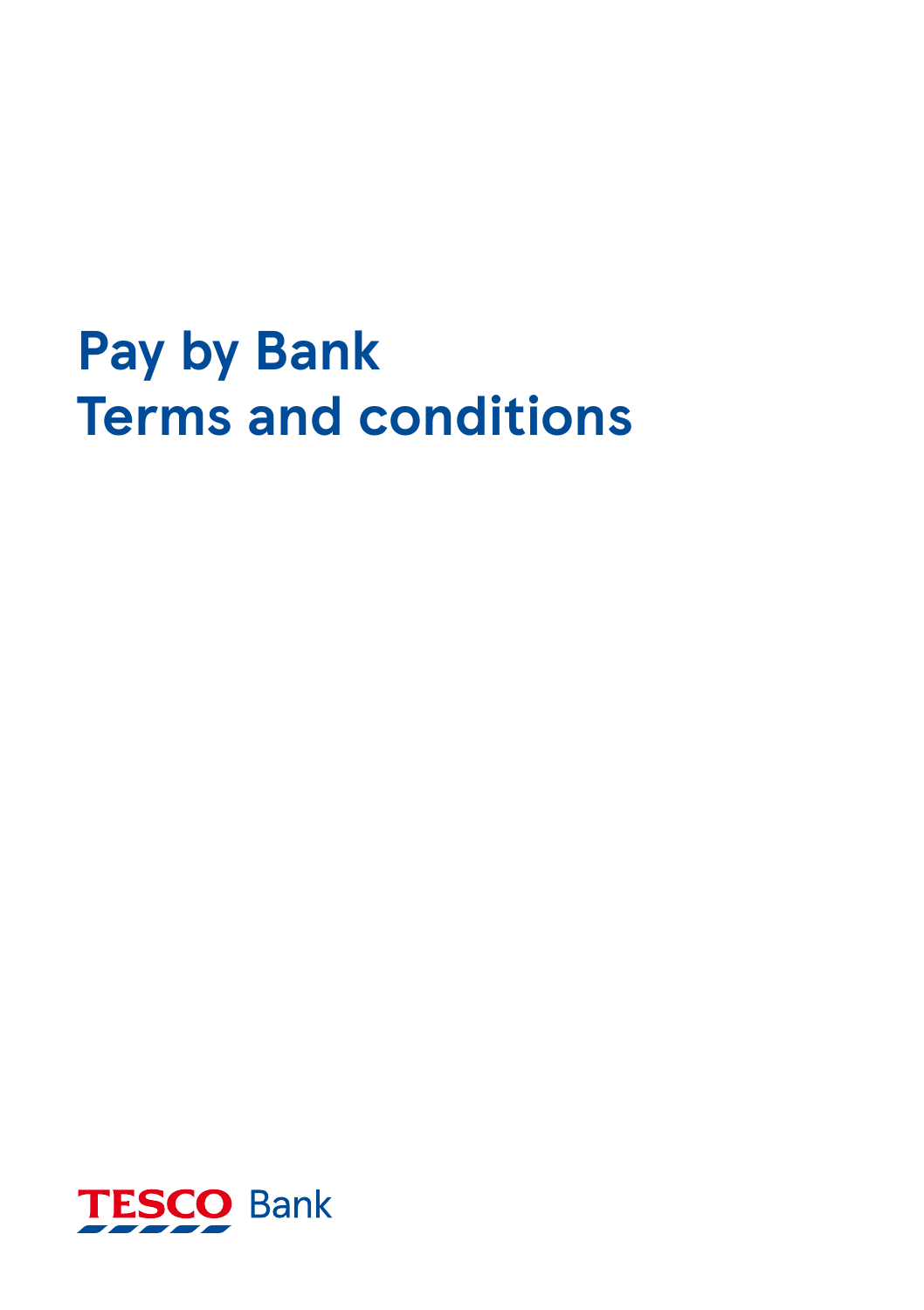These terms and conditions relate to the Pay by Bank service provided by Tesco Bank "**us**" and "**we**". More information about payment services we provide can be found in your Tesco Clubcard Pay+ or Tesco Bank Credit Card terms and conditions.

## **1. What is Pay by Bank?**

Pay by Bank allows you to top up your Tesco Clubcard Pay+ account or make a payment to your Tesco Bank Credit Card, with funds from another bank account held by you with Tesco Bank or a different bank ("**other bank**"), through our Online Banking or Mobile app. It works by securely sending an instruction to your other bank, telling them to send the money from that account to your Tesco Clubcard Pay+ account or Tesco Bank Credit Card. The Pay by Bank service is also known as a "payment initiation service" or "open banking transfer".

## **2. How does Pay by Bank work?**

#### How do I use the Pay by Bank service?

- **•** Input the amount that you want to top up your Tesco Clubcard Pay+ account in our Mobile app, or pay towards your Tesco Bank Credit Card in our Online Banking or Mobile app.
- **•** Select the name of your other bank that holds the account that you want the top up payment to come from.
- **•** Review the transaction details and confirm that you want to proceed.
- **•** Input the details specified by your other bank to make the payment. Please note, Tesco Bank will not see, check or retain those details as they are done through a secure link with your other bank.
- 1. After the payment has been successfully initiated details of the Pay by Bank transaction will be shown in your transactions for your Clubcard Pay+ account or credit card in our Online Banking and Mobile app, and will be included in your Clubcard Pay+ or credit card monthly statements.

By submitting the transaction details you are consenting and authorising us to initiate the payment instruction with your other bank. Once submitted, we will relay your instruction to your other bank almost immediately in most cases.

When we make a Pay by Bank transaction, we act on your behalf with your consent in accurately relaying the payment instruction to your other bank. We do not act on behalf of your other bank and we have no control over your other bank's acceptance or execution of the payment instruction (including execution timescales). Your other bank is responsible to you for executing all payment instructions from your accounts held with them.

#### Are there any charges for using the Pay by Bank service?

We will not charge you for any Pay by Bank service performed by us, but you should check with your other bank to confirm whether they apply any charges to Pay by Bank transactions.

#### What restrictions and timescales apply to the Pay by Bank service?

We apply the following restrictions and timescales to transactions made using the Pay by Bank service:

**•** The Pay by Bank service is currently only available to use with other banks based in the UK and who have signed up to this service. The list of available banks will be shown when you access the Pay by Bank service on our Online Banking or Mobile app and you can check this list to see if your other bank is included.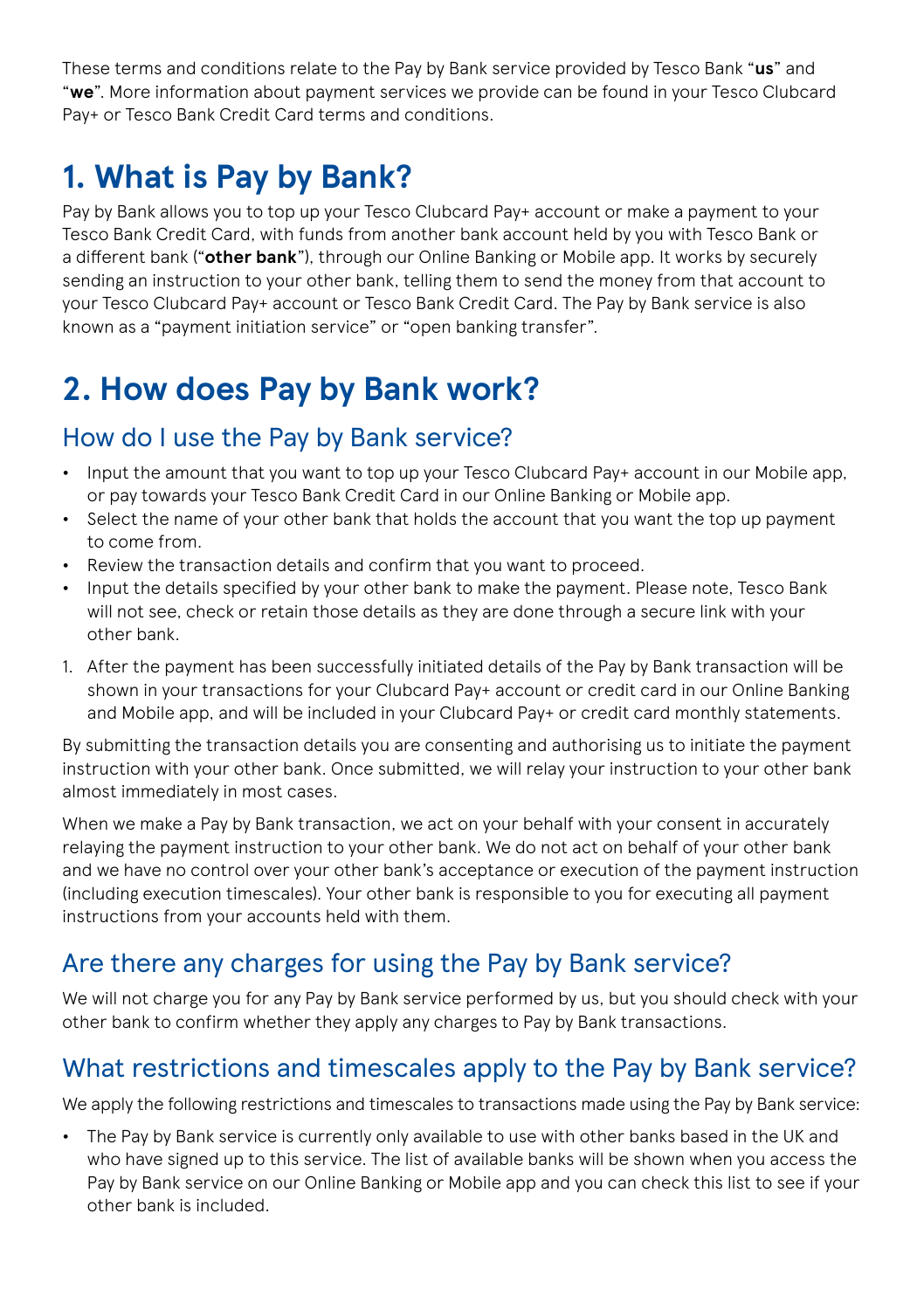- **•** The Pay by Bank service is currently only available to use with pound sterling accounts and cannot be used to transfer money from accounts in foreign currencies.
- **•** When using the Pay by Bank service to make a payment towards your credit card, the maximum amount you can transfer will be the higher of either your statement balance or current outstanding balance. When using the Pay by Bank service to transfer funds to your Clubcard Pay+ account, the maximum amount you can transfer is £10,000 per transaction.
- **•** We will send your instruction to your other bank immediately after you have confirmed the payment details and authorised the payment. We have no control over how long it will take your other bank to execute the instruction once it has been received, but we would normally expect the payment to be available in your Clubcard Pay+ account within 2 hours, however, it can take up to 24 hours at the weekend. Funds transferred to your Clubcard Pay+ account using the Pay by Bank service will then be available to spend immediately. For credit card payments, we would expect the payment to be available in your account within 2 working days.

Please note that your other bank may also apply restrictions limits and timescales to Pay by Bank transactions.

## **3. What happens if things go wrong?**

If you think that a Pay by Bank transaction may have been incorrect, unauthorised, or not properly executed (perhaps due to delay or other error), then **you should contact your other bank so that it can investigate and correct any error for you**. Your other bank will liaise with us if necessary. Your other bank will be responsible for providing you with any refund in relation to the Pay by Bank service (we are not responsible to you for this). You should contact your other bank as soon as you become aware, and no later than 13 months after the debit date for the payment.

## **4. Keeping in touch**

#### How will you contact me?

We may contact you electronically (e.g. by text, email or in-app messaging), by post or by telephone using the contact details you give us. This means that you might only get an email or a text from us, and not receive a letter in the post. We'll never contact you asking you to share your security details.

We will not send you regular correspondence by post unless you ask us to. You can change your paperless preferences by logging into our Online Banking or Mobile app. We may still send you correspondence by post if we think that it's important or necessary, or if we think that your contact details may be out-of-date.

Please tell us if your name or contact details change. If you don't, we'll continue to use the details you last gave us, and we won't be responsible if we can't contact you or if we send confidential information using out-of-date contact details. For your security, we may block access to the Pay by Bank service if we're unable to contact you.

#### How will you communicate to me about the Pay by Bank service?

Communications about the Pay by Bank service will be sent to your document store in our Online Banking or Mobile app (Mobile app only for Clubcard Pay+), so you should check your document store regularly. We'll let you know (by text or email) when a document is available for viewing.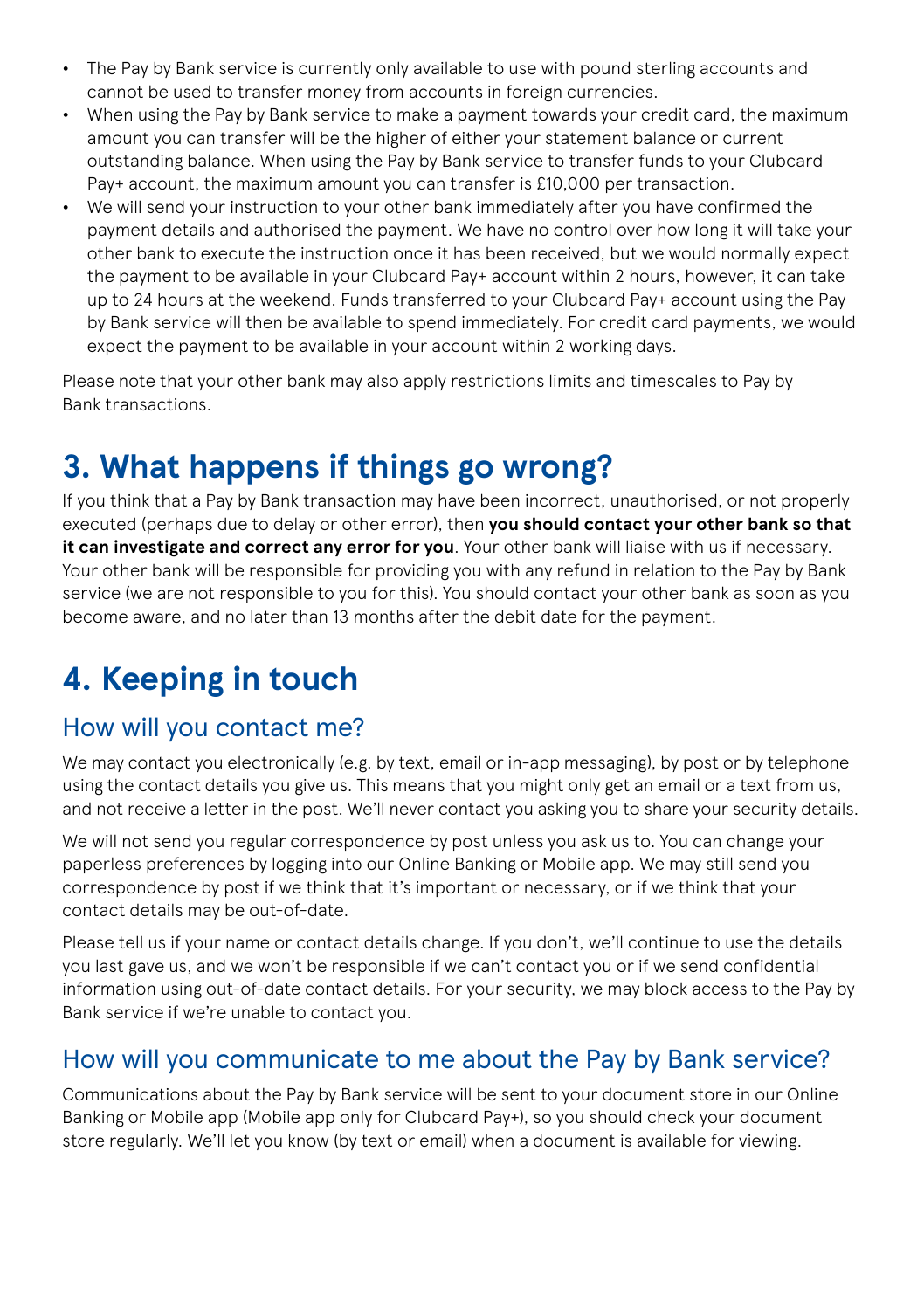#### What do I do if I have a query about the Pay by Bank service?

You'll find useful information about the Pay by Bank service at **tescobank.com**, on our Online Banking or Mobile App. Alternatively, you can contact us using the details below.

#### Can I speak to you on the telephone?

You can speak to us about the Pay By Bank service by calling us on **0345 300 4278** if you have a credit card or 0345 835 6295 if you have a Clubcard Pay+ account. Lines are open from 8am – 9pm Monday to Friday, and 8am – 6pm Saturday and Sunday. Lines are open 24 hours for essential services, such as reporting a lost or stolen card, or if you need to contact a member of our Fraud team.

You'll need your Tesco Bank security details to speak to us – these are the details known only to you that you set up when you opened your Clubcard Pay+ account or credit card. You'll need to use these, so we know it's you that we're speaking to.

Please note that, for your protection, telephone calls will be recorded and monitored to help detect and prevent crime, including fraud and may also be monitored for training and quality purposes.

For credit card customers who are hard of hearing or have speech difficulties, we can be contacted using our Minicom service on **0345 671 0676** or you can request TypeTalk on 18001 0345 835 3353. If you have a Clubcard Pay+ account, we can be contacted using our Minicom service on **0345 366 6471** or you can request TypeTalk on **18001 0345 835 6295**.

When you call us we will need to identify you. We'll do this by asking for information known only to you, and by requesting some of the digits of certain passwords, passcodes or security numbers. We will never ask you for your full PIN, password, Online Banking security number or Mobile App passcode over the telephone, or via email or text.

#### How do I write to you?

If you want to write to us about a transaction that you have made using the Pay by Bank service, please check the terms and conditions for your Clubcard Pay+ or credit card to find details of where to write to us.

## **5. Keeping your Pay by Bank service safe**

The terms and conditions for your Clubcard Pay+ or credit card contain information explaining what you need to do to help keep your account secure and when you should contact us. Those conditions also apply to the Pay by Bank service to help keep it safe. The following conditions are particularly important for keeping your Pay by Bank service safe:-

- **•** You must keep all your Tesco Bank security details secret (this includes your details for our Online Banking and Mobile app) and take reasonable precautions to prevent them becoming known to another person;
- **•** If your device (mobile phone, ipad or tablet) stores biometrics (such as fingerprints or face recognition) for the purpose of accessing your account, authorising transactions or doing anything else on your account, then you should keep your device safe and not store anyone else's biometrics on your device; and
- **•** You must not write down or record your Tesco Bank security details in a way which could be understood by someone else, or let anyone else know or use your Tesco Bank security details (not even a joint or additional card holder – they'll have their own).

If you don't keep your Pay by Bank service and account secure, you may be liable for transactions which you didn't authorise.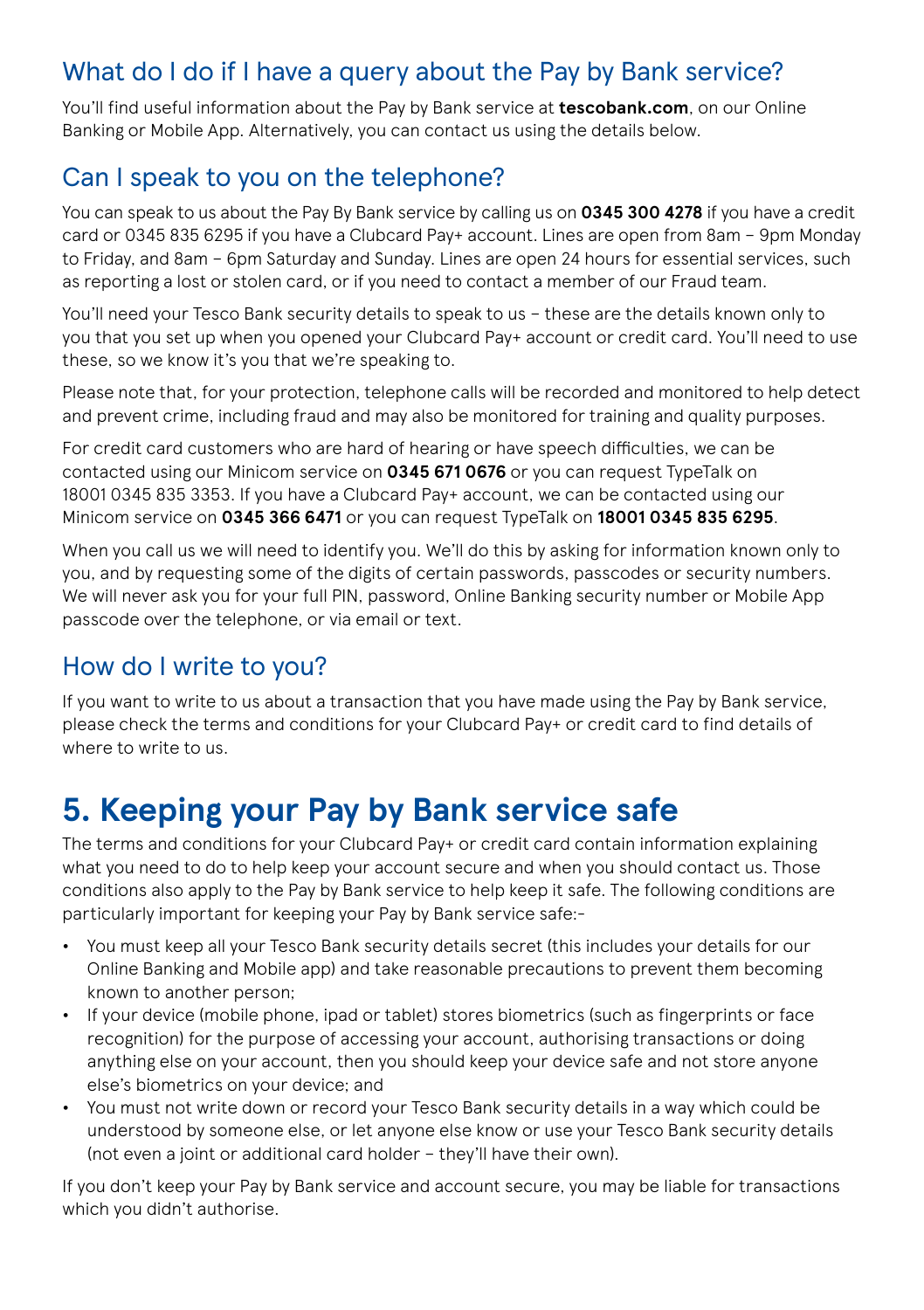#### What if I think someone knows my Tesco Bank security details, or they have been stolen or compromised?

You must change your details straight away and contact us as soon as possible on 0345 366 1281. We use your Tesco Bank security details to identify you, so it's important that you keep them up to date.

If we suspect fraud or a security threat on your Pay by Bank service, we will let you know by text, telephone, email or letter. We will never email you asking for confidential or personal information. Please do not respond to any emails that appear to be from Tesco Bank asking for your security details or linking you to a web page asking you to login. If you think you've received a fraudulent email, please forward it to phishing@tescobank.com and we'll investigate further. Visit our Security and Fraud Centre at tescobank.com under the 'Help' section to find more information on staying safe online.

## **6. Stopping payments**

Because of the speed of the Pay by Bank service, once you have submitted the details you cannot change or cancel a Pay by Bank transaction through our Online Banking or Mobile app. If you wish to change or cancel your instruction you will need to contact your other bank.

## **7. Restrictions to the Pay by Bank service**

#### **When can you restrict my access to the Pay by Bank service and/or refuse to initiate a payment instruction that I have made using the Pay by Bank service?**

- **•** We may restrict or suspend your use of the Pay by Bank service and/or refuse to initiate a payment instruction that you have made using the Pay By bank service, in order to protect your Clubcard Pay+ account and credit card.
- **•** We'll only do this if we think it's necessary because:
	- We believe your Tesco Bank security details, or the security of your account, may have been compromised;
	- You're unable to provide us with the correct security details;
	- We have reasonable grounds to suspect fraud, misuse of your account or use of it for criminal purposes, or that you did not give the instruction;
	- Your Clubcard Pay+ account or credit card has been placed with our Collections & Recoveries department;
	- We're ordered to do so by a court, regulator or other enforcement authority;
	- We're informed that you have died, or
	- If a digital card might be compromised as a result of you using a service, or if that service is compromised, or unavailable or has been withdrawn.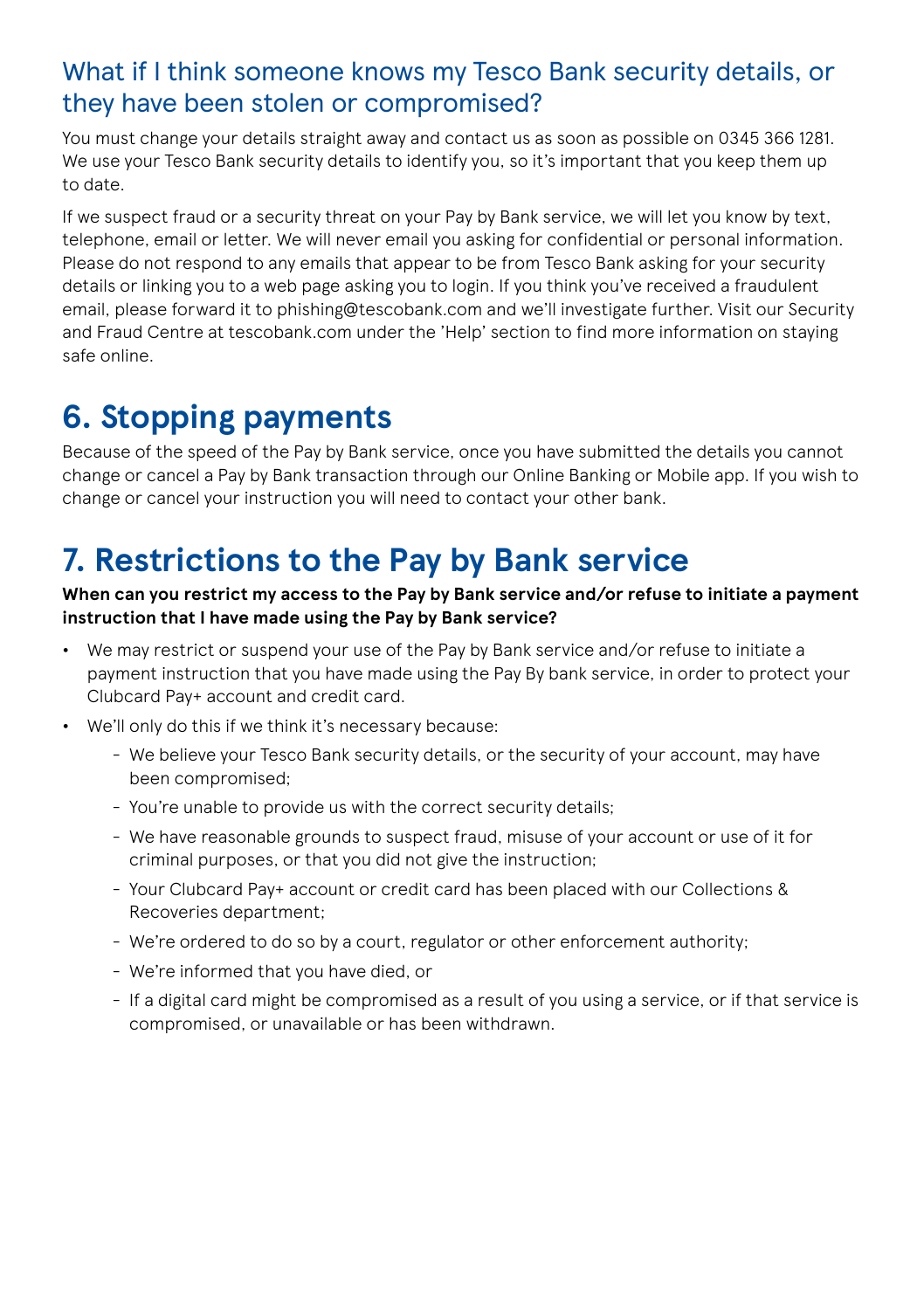#### Will you tell me if you refuse to initiate a payment transaction?

**•** Unless doing so would be against the law, we'll usually try to contact you before blocking your access or restricting your ability to initiate payment transactions using the Pay by Bank service. This can be by telephone, text, email, or in writing. If we can't contact you, we'll take action and will tell you about this immediately afterwards. We'll always tell you why we have put a restriction in place unless doing so is illegal or goes against reasonable security measures. You can contact us at any time to ask that your access to the Pay by Bank service is no longer suspended or restricted, but we will only give you access again if we are happy that the reasons for stopping access no longer exist.

## **8. Our liability to you**

- We will not be liable if we break this agreement due (directly or indirectly) to:
	- Abnormal and unforeseen circumstances outside our control, the consequences of which would have been unavoidable, despite our best efforts – this may include the failure of any machine, data processing system or transmission link or delays and failures due to industrial action, or
	- Our obligations under UK law.
- **•** We will not be liable to you:
	- for any loss of business, loss of goodwill, loss of opportunity or loss of profit in any circumstances; or
	- any loss to you we could not have reasonably anticipated when you gave us the instruction.

### **9. Other information**

You can ask us for a copy of this agreement at any time.

Nothing in this agreement will stop us being liable if we act fraudulently, with gross negligence or we are at fault and the law does not permit us to limit or exclude liability.

If your address is in Scotland, Scottish law applies to this agreement and disputes between us will be referred to the Scottish courts. If your address is elsewhere, English law will apply and disputes will be referred to the English and Welsh courts.

We will communicate with you in English.

If you'd like us to communicate with you in another format such as large print, Braille or audio, this will be made available on request.

We may transfer our rights and duties under our agreement with you to another company in the future (this is sometimes called an assignation or assignment). We'll only do this if we reasonably believe they'll treat you to the same standard as we have.

In providing the Pay by Bank service, Tesco Bank is acting as a payment initiation service provider. Tesco Bank is a trading name of Tesco Personal Finance plc. Registered in Scotland No. 173199. Registered Office details: **2 South Gyle Crescent, Edinburgh EH12 9FQ**.